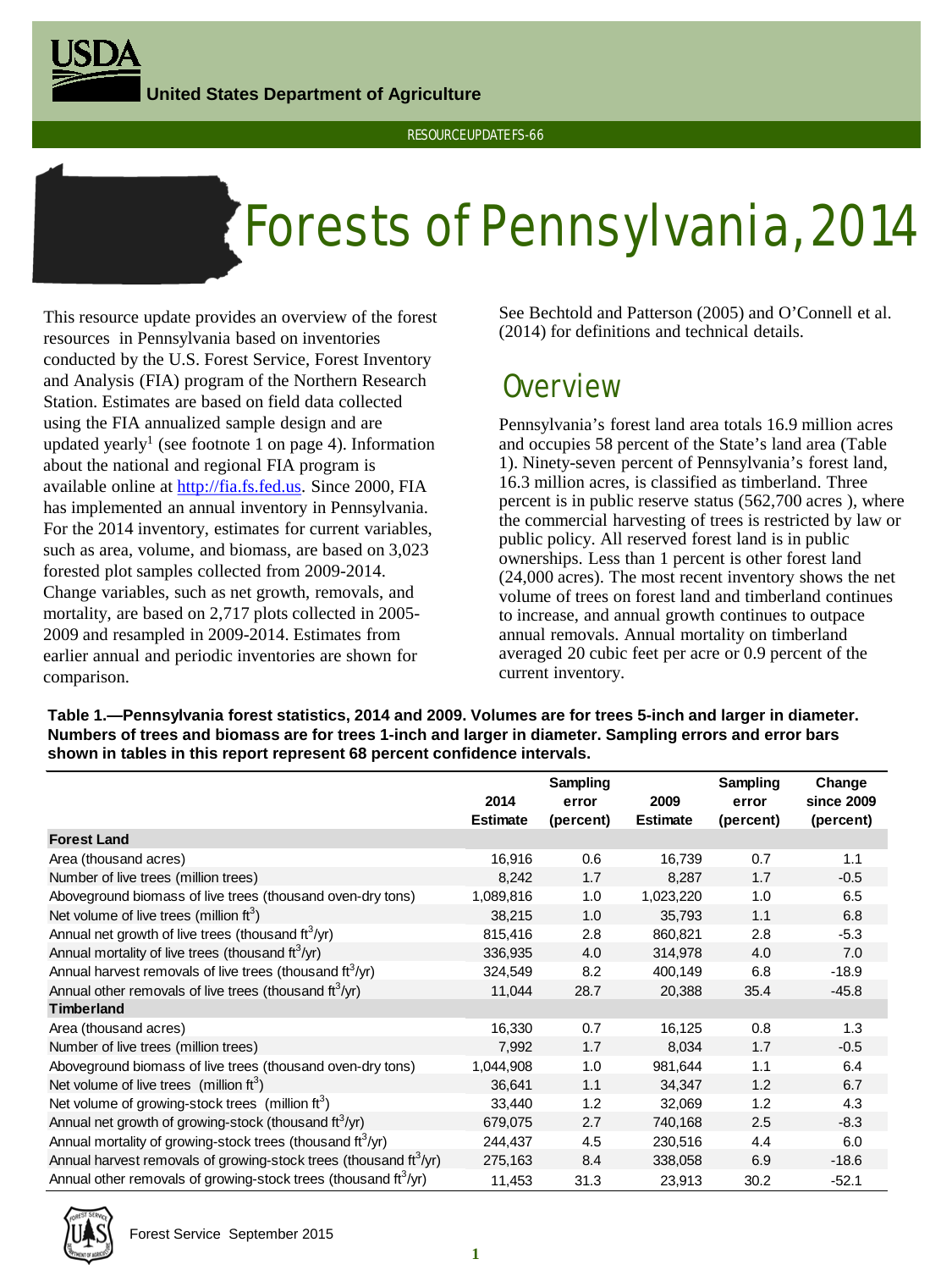## Forest Area







**Figure 2.—Area of forest land ownership, Pennsylvania, 2014.**



**Figure 3.—Area of timberland by stand-size class and inventory year, Pennsylvania.**

Pennsylvania's forest land area has been very stable since 1965, with small change over the last 49 years well within the range of sampling error (Fig. 1). Over this period, losses of forest land to development and other nonforest uses have been about equal to that of agricultural and other nonforest land reverting to forest. Public ownerships hold 30 percent of the Commonwealth's forest land. Seventy percent is in private ownerships that include family, corporate, club, and other entities (Fig. 2).

The area of timberland in large diameter stands<sup>2</sup> has steadily increased since the 1950s (Fig. 3). Currently, 67 percent of the Commonwealth's timberland is in large diameter stands and 9 percent of forest land is in small diameter stands. Forest types dominated by oak species have even lower percentages in small diameter stands than other types (Fig. 4). The chestnut oak/black oak/scarlet oak and the chestnut oak types each have less than 1 percent of their area in small diameter stands, and the white oak/red oak/hickory type has a mere 2.3 percent, whereas the cherry/white ash/yellow-poplar and red maple/oak types each have over 10 percent of their area in small diameter stands. The lack of small diameter stands in oak forest types, illustrates the difficulty in regenerating oak forest types in Pennsylvania.



**Figure 4.— Area of forest land by stand-size class2 (based on small, medium, and large trees) for the top eight forest types ranked by acres, Pennsylvania, 2014.**

<sup>2</sup> Small diameter stands: dominated by trees less than 5.0 inches d.b.h.; Medium: 5.0 to 8.9 inches d.b.h. for softwoods and 5.0 to 10.9 inches d.b.h. for hardwoods; Large:≥ 9.0 inches for softwoods and 11.0 d.b.h. for hardwoods.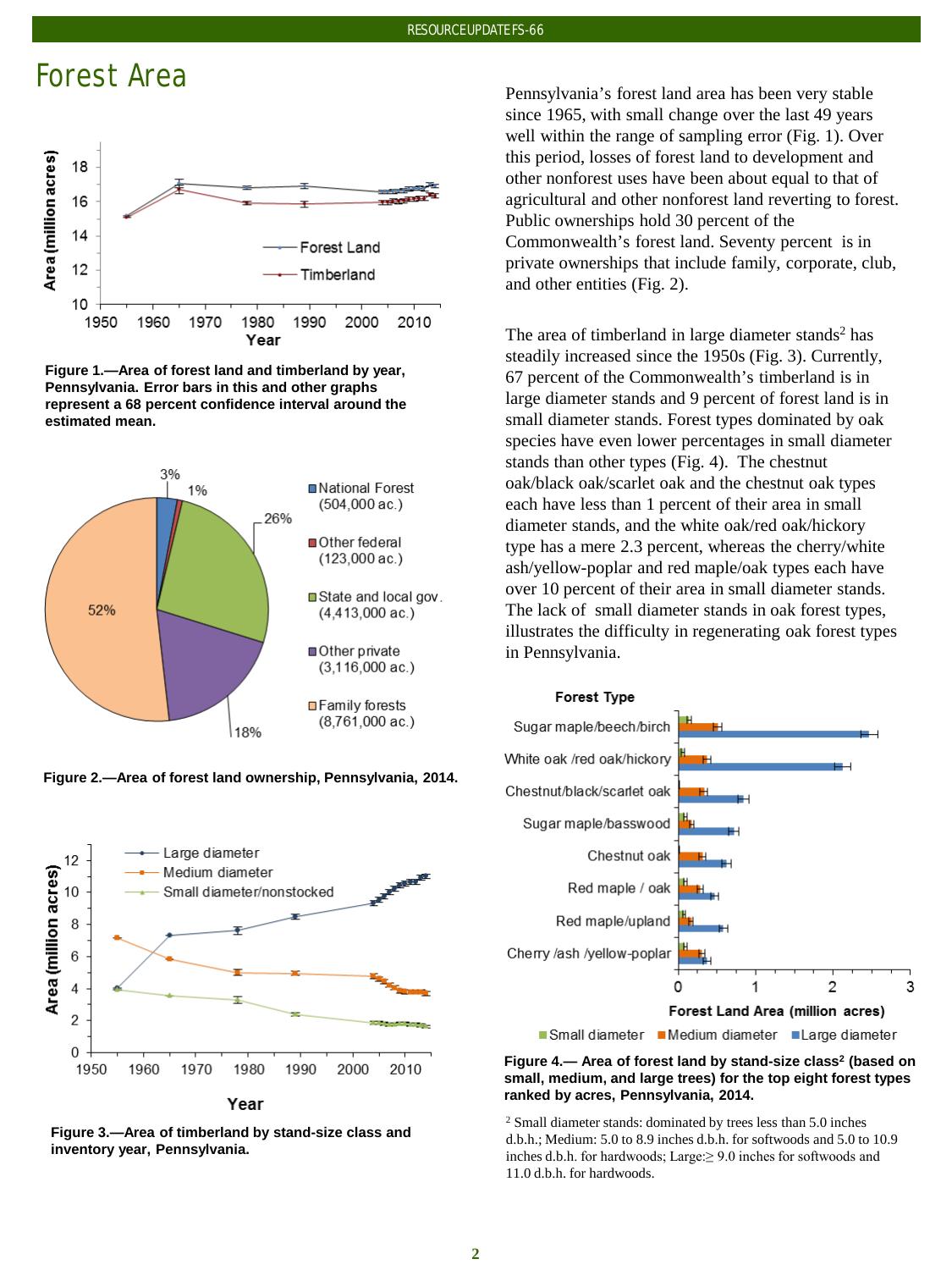## Volume, Biomass, and Trends

Across all forest land, the net volume of trees increased by 6.8 percent, since 2009, to 38.2 billion cubic feet. Red maple continued to be the most voluminous species followed by black cherry, northern red oak, and sugar maple (Table 2). Changes in volume since 2009 were inconsistent across species. All major species exhibited increases in net volume. Northern red oak, hemlock, sweet birch, and yellowpoplar each had increases larger than 10 percent; while white oak and white ash increased by less than 3 percent.

Sawtimber volume on timberland increased by 11.0 percent to 115.4 billion board feet. Red maple is the leading sawtimber species by volume, followed by northern red oak, black cherry, and sugar maple. Since 2009, northern red oak, hemlock, and yellow-poplar had the largest increases in board-foot volume, 14.6, 14.5, and 12.1 percent, respectively.

Aboveground biomass on forest land totaled 1.1 billion dry tons. This was a 6.5 percent increase since 2009. On timberland, aboveground biomass averaged 64 dry tons per acre for all live trees 1 inch and larger in diameter.

In terms of average annual growth and removals of net volume on timberland, red maple had the largest annual net growth and the removals volume expressed as cubic-foot volume on timberland (Fig. 5).

Red maple dominated both net growth and removals, accounting for 18 percent of total net growth and 16 percent of removals. Total annual net growth outpaced total removals by a ratio of 2.4:1, although ratios varied considerably between species. Yellow-poplar had a growthto-removals ratio of 4.2:1, whereas the ratio for white oak was 1.5:1. As a percentage of current net volume, annual mortality averaged 0.9 percent on timberland. Beech had the highest mortality rate, averaging 1.4 percent per year.



**Figure 5.—Average annual net growth, removals, and mortality of net volume on timberland, and growth to removals ratios (G/R) in parentheses, for the top 12 species ranked by total net volume, Pennsylvania, (2005-2009 to 2009-2014).**

#### **Species Volume of live trees on forest**  land (million ft<sup>3</sup>) **Sampling error (pecent) Percent change since 2009 Volume of sawtimber trees on timberland (million bd.ft.) Sampling error (percent) Percent change since 2009 Aboveground biomass on forest land (million tons) Sampling error (percent)** Red maple 7,011 2.5 5.3 { 17,446 3.7 10.3 { 191 2.4 Black cherry 4,060 3.9 9.0 } 13,066 5.2 11.5 } 105 3.7 Northern red oak 3,782 3.8 11.0 { 14,859 4.5 14.6 { 121 3.8 Sugar maple 2,791 4.7 8.1 } 8,415 5.9 11.9 } 88 4.6 Chestnut oak 2,631 4.3 1.5 7,229 5.1 5.4 86 4.3 Hemlock 1,962 5.8 10.4 5,759 6.6 14.5 37 5.7 Yellow-poplar 1,845 7.6 10.1 7,874 8.5 12.1 38 7.5 White ash 1,750 5.1 2.7 5,494 6.8 5.2 52 4.9 White oak 1,684 5.2 2.3 { 5,815 6.5 9.6 { 54 5.2 Sweet (black) birch 1,662 4.4 10.4 3,050 6.4 8.3 60 4.1 Other softwoods 1,739 6.6 6.6 5,844 7.6 13.4 33 6.6 Other hardwoods 7,298 2.3 5.9 20,534 3.2 10.9 224 2.3 All Species 38,215 1.0 6.8 115,384 1.6 11.0 1090 1.0

### **Table 2.—Net volume, and percent change in net volume on forest land; sawtimber volume and percent change on timberland, and biomass on forest land, Pennsylvania, 2014, (top 10 species by net volume)**